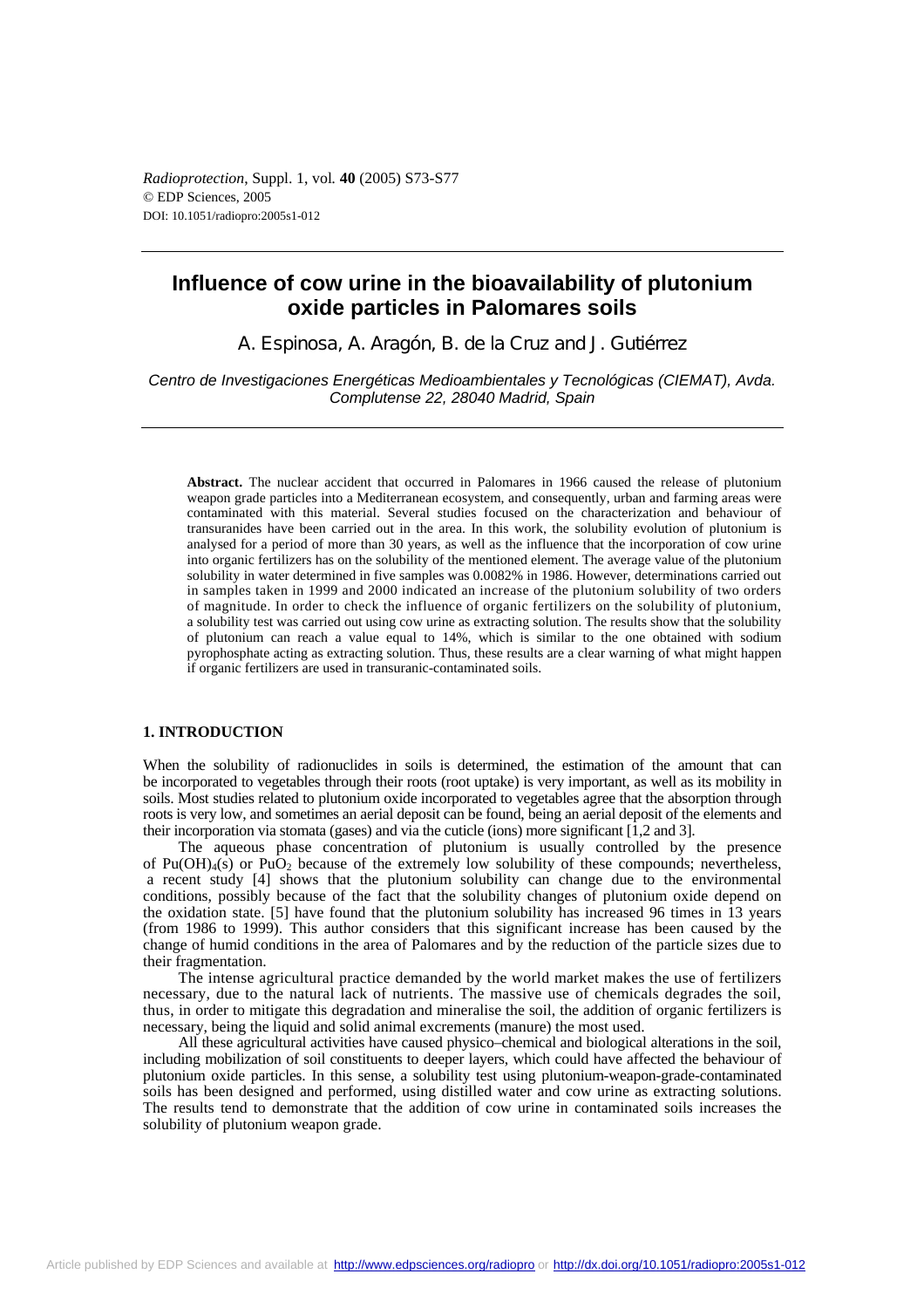### S74 RADIOPROTECTION

## **2. OBJECTIVE**

The purpose of this work is to study the temporal evolution of the aqueous solubility of plutonium oxide present in soils from Palomares and the influence of organic fertilizers containing cow urine on the solubility of this radioactive contaminant.

## **3. SAMPLES AND METHODOLOGY**

Three soil samples were collected in December 2001 from different zones of the area of Palomares, which is situated to the southeast of Spain in the Almería province (figure 1), where an aerial accident took place in 1966 causing the contamination with plutonium weapon grade of 226 Ha of cultivated, urban and uncultivated areas [6 and 7].

Samples 8T and 27T correspond to the same type of soil (siliceous and carbonated nature); however, sample 43T was collected at the top of a hill formed by slaty material.

Cow urine samples were taken from a dairy farm, 500 km away from Palomares, in order to avoid the presence of plutonium already incorporated that could lead to false conclusions.

Each soil sample was divided into three 4g aliquots, and they were put in contact with distilled water or cow urine solutions (table 1). Room temperature and continuous shaking during 24 hours and 5 days were the main experimental conditions. After that, the solutions were filtrated using 0,45 µm Millipore filters. Liquids (urine and aqueous solutions) and solid rests were separately analysed by radiochemical procedures to determine their level of plutonium [8].



**Figure 1.** Location of the studied area.

**Table 1.** Samples and solutions used in the solubility test.

| <b>Extracting solution (60ml)</b> | <b>Permanence time</b> | Soil sample reference (4g) |
|-----------------------------------|------------------------|----------------------------|
| Distilled water ( $pH = 6,5$ )    | 24 hours               | $8T-1$                     |
| Cow urine $(pH = 8)$              | 24 hours               | $8T-2$                     |
| Cow urine $(pH = 8)$              | 5 days                 | $8T-3$                     |
| <b>Distilled water</b>            | 24 hours               | $27T-1$                    |
| Cow urine                         | 24 hours               | $27T-2$                    |
| Cow urine                         | 5 days                 | $27T-3$                    |
| <b>Distilled water</b>            | 24 hours               | $43T-1$                    |
| Cow urine                         | 24 hours               | $43T-2$                    |
| Cow urine                         | 5 days                 | $43T-3$                    |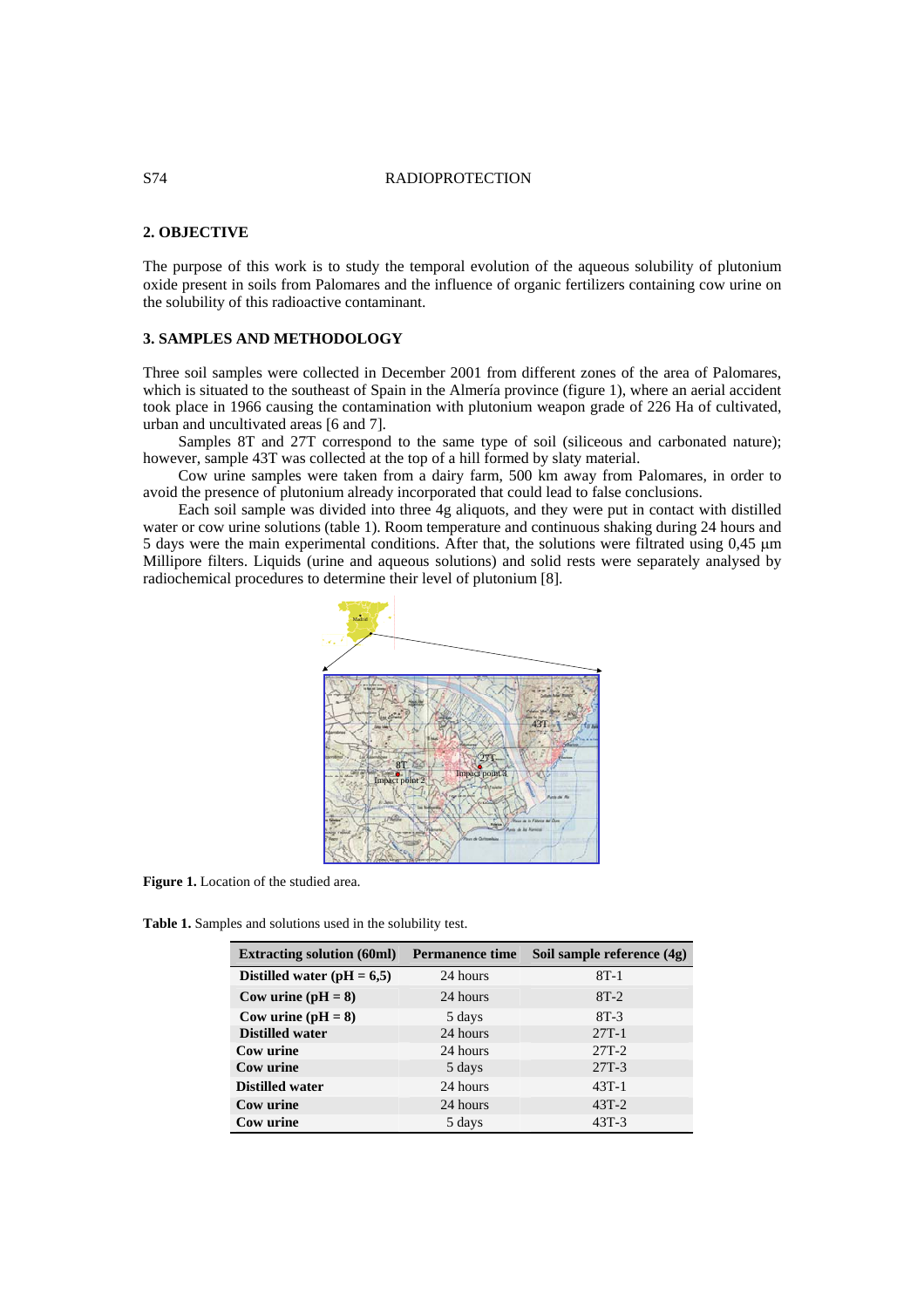#### ECORAD 2004 S75

## **4. RESULTS AND DISCUSSION**

The measured plutonium activities vary depending on the total sample activity and the extracting solution used (tables 2, 3 and 4).

In all the cases, the percentage of plutonium extracted is higher with cow urine than with aqueous solution. The mechanisms governing the plutonium solubility in cow urine are unknown. The influence of the cow urine pH should be discarded, based on the results obtained in other solubility tests performed with aqueous solutions with pH equal to the cow urine pH [5]. Urea is the main component of the cow urine. This compound is used in the nuclear fuel cycle as a nitrous acid trap in the catalytic redox reactions of actinide ions with formic acid. When decomposition of urea occurs, the actinides are oxidised by  $HNO<sub>2</sub>$  [9]. Consequently, this process could be responsible for the observed high plutonium solubility in cow urine.

An increase of two orders of magnitude of the plutonium solubility in aqueous solution is observed from 1986 to 2001 (table 5). This fact could be due to the oxidation of plutonium on the surface of PuO<sub>2</sub> particles as indicated by other authors [4], because of the agricultural practices carried out on the area and the increase of the specific surface of the plutonium oxide particles due to the fragmentation of the nuclear material [10]. It should be noticed that the high value observed for the plutonium solubility in 1999 was obtained with only one sample, using a filter of  $0.70 \mu m$  to separate the solid rest, instead of the 0,45 µm used in the other tests.

The influence of the extraction time with cow urine (24h and 5 days) on plutonium solubility cannot be discussed due to the different agricultural treatments in the analysed soils.

Pu and  $^{239+240}$ Pu extraction percentages indicate that both isotopes present the same solubility, with a correlation factor of 99,9%.

|                        | <b>Extracted activity</b> |                |                |       |
|------------------------|---------------------------|----------------|----------------|-------|
| Sample 8T-1            | $239 + 240$ Pu            |                | $^{238}Pu$     |       |
|                        | mBq                       | $\frac{6}{10}$ | mBq            | %     |
| <b>Distilled water</b> | $239 \pm 26$              | 0,15           | $3,5 \pm 0.7$  | 0,14  |
| Hot $(HF+HNO3)$        | $154.439 \pm 786$         | 99,85          | $2.462 + 99$   | 99,86 |
|                        | <b>Extracted activity</b> |                |                |       |
| Sample 27T-1           | 239+240Pu                 |                | $^{238}Pu$     |       |
|                        | mBq                       | $\frac{6}{10}$ | mBq            | %     |
| <b>Distilled water</b> | $12 + 2$                  | 0,24           | $\leq$ LLD     |       |
| $Hot (HF+HNO3)$        | $5.069 \pm 112$           | 99,76          | $86 + 15$      | 100   |
|                        | <b>Extracted activity</b> |                |                |       |
| Sample 43T-1           | $239 + 240$ Pu            |                | $238$ Pu       |       |
|                        | mBq                       | $\frac{6}{10}$ | mBq            | $\%$  |
| <b>Distilled water</b> | $241 + 26$                | 0,15           | $4.2 \pm 0.9$  | 0,16  |
| $Hot (HF+HNO3)$        | $157.312 \pm 578$         | 99,85          | $2.679 \pm 75$ | 99,84 |

**Table 2.** Activity of <sup>239+240</sup>Pu and <sup>238</sup>Pu extracted with distilled water and acid digestion of residues (LLD=lower limit of detection).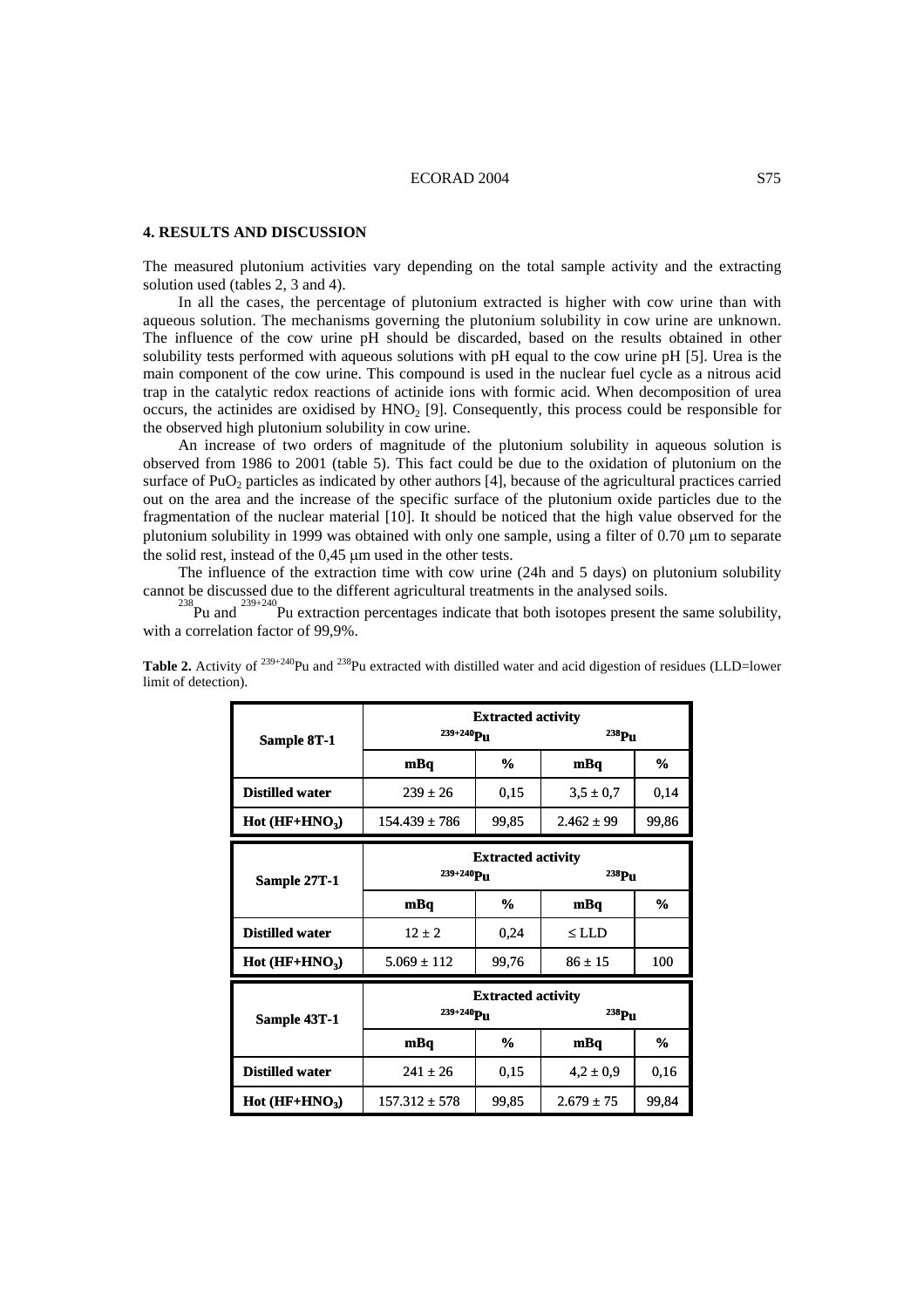# S76 RADIOPROTECTION

|                 | <b>Extracted activity</b> |      |                   |      |
|-----------------|---------------------------|------|-------------------|------|
| Sample 8T-2     | $239 + 240$ Pu            |      | $^{238}Pu$        |      |
|                 | mBq                       | %    | mBq               | ℅    |
| Cow urine (24h) | $7.547 + 70$              | 2,9  | $122 + 9$         | 3,0  |
| $Hot (HF+HNO3)$ | $247.914 \pm 1.177$       | 97,1 | $3.935 \pm 148$   | 97,0 |
|                 | <b>Extracted activity</b> |      |                   |      |
| Sample 27T-2    | $239 + 240$ Pu            |      | <sup>238</sup> Pu |      |
|                 | mBq                       | %    | mBq               | %    |
| Cow urine (24h) | $921 + 22$                | 14,1 | $18 + 3$          | 14,7 |
| $Hot (HF+HNO3)$ | $5.626 \pm 118$           | 85,9 | $104 \pm 16$      | 85,3 |
|                 | <b>Extracted activity</b> |      |                   |      |
| Sample 43T-2    | $239 + 240$ Pu            |      | <sup>238</sup> Pu |      |
|                 | mBq                       | %    | mBq               | %    |
| Cow urine (24h) | $2.181 \pm 39$            | 1,7  | $37 \pm 3$        | 1,8  |
| $Hot (HF+HNO3)$ | $122.966 + 535$           | 98.3 | $2.053 \pm 69$    | 98,2 |

**Table 3.** Activity of <sup>239+240</sup>Pu and <sup>238</sup>Pu extracted with cow urine (extraction time 24h) and acid digestion of residues.

**Table 4.** Activity of <sup>239+240</sup>Pu and <sup>238</sup>Pu extracted with cow urine (extraction time 5d) and acid digestion of residues.

|                 | <b>Extracted activity</b> |      |                 |      |
|-----------------|---------------------------|------|-----------------|------|
| Sample 8T-3     | $239 + 240$ Pu            |      | $^{238}Pu$      |      |
|                 | mBa                       | %    | mBq             | %    |
| Cow urine (5d)  | $2.559 \pm 69$            | 0,5  | $46 + 9$        | 0,5  |
| $Hot (HF+HNO3)$ | $560.964 \pm 4.142$       | 99,5 | $8.985 \pm 524$ | 99,5 |
|                 | <b>Extracted activity</b> |      |                 |      |
| Sample 27T-3    | 239+240Pu                 |      | 238Pu           |      |
|                 | mBq                       | %    | mBq             | %    |
| Cow urine (5d)  | $59 + 12$                 | 0,6  | LLD             |      |
| $Hot (HF+HNO3)$ | $10.365 \pm 228$          | 99,4 | $156 \pm 28$    | 100  |
|                 | <b>Extracted activity</b> |      |                 |      |
| Sample 43T-3    | $239 + 240$ Pu            |      | $^{238}Pu$      |      |
|                 | mBq                       | %    | mBq             | %    |
| Cow urine (5d)  | $11.323 \pm 141$          | 3,8  | $198 \pm 19$    | 3,9  |
| $Hot (HF+HNO3)$ | $287.592 \pm 1.723$       | 96,2 | $4.930 \pm 225$ | 96,1 |